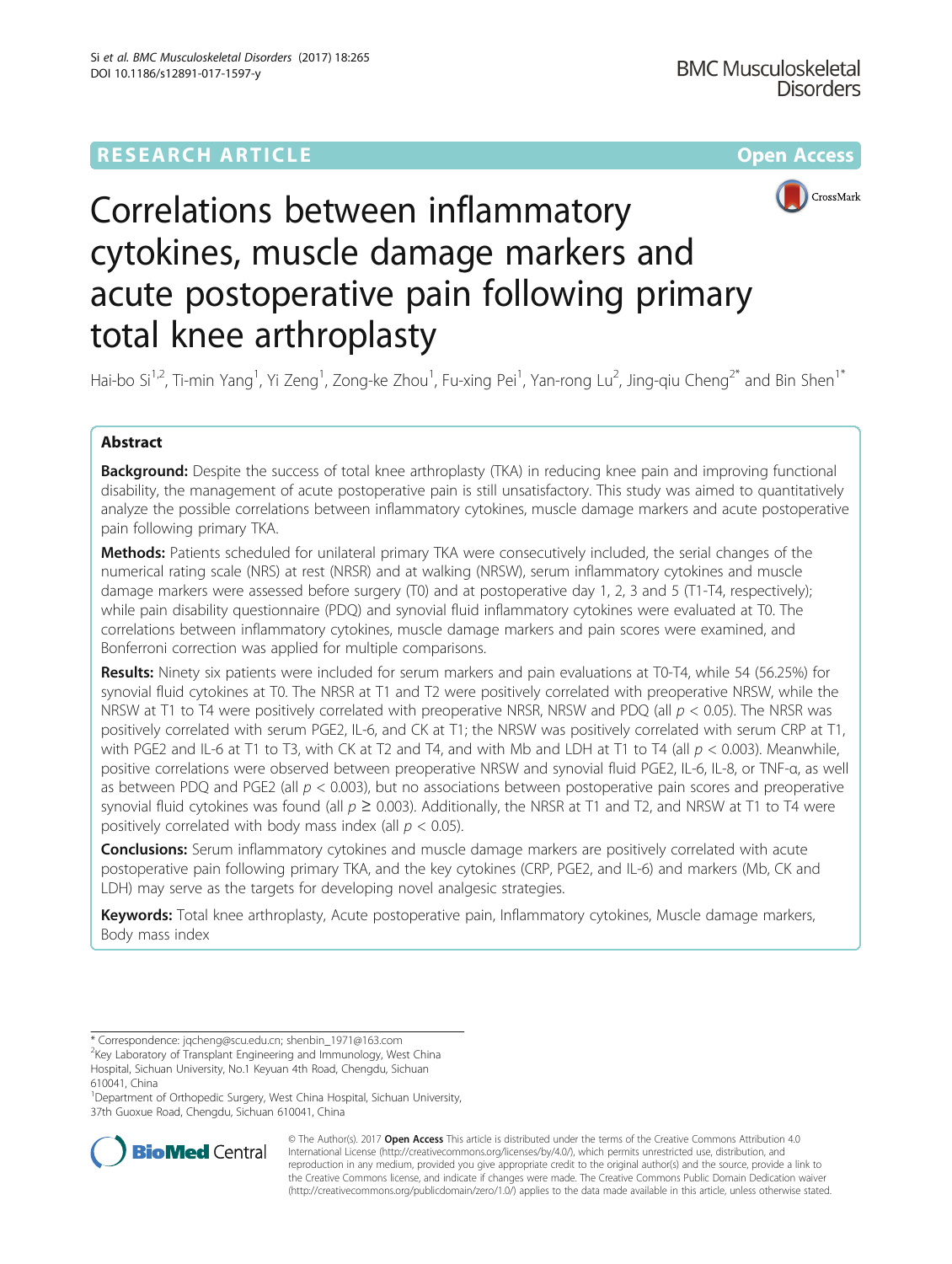# Background

A growing prevalence of knee osteoarthritis (OA), one of the most common age-related knee diseases characterized by cartilage degradation leading to progressive joint pain and disability [\[1](#page-7-0), [2](#page-7-0)], is expected with the aging of population, and various interventions, aiming at alleviating pain and improving joint function and quality of life, have been developing for OA treatment [\[3](#page-7-0)–[5\]](#page-7-0). Total knee arthroplasty (TKA) is one of the most frequently performed surgical procedures, and the incidence of postoperative pain to vary degrees is also expected [\[6](#page-7-0), [7](#page-7-0)]. Indeed, acute postoperative pain, being defined as an expected physiological response to surgery, is the most common and predicted problem following TKA [[8, 9](#page-7-0)]. High level of acute postoperative pain have deleterious effects on individuals, it impedes short- and long-term functional rehabilitation, extends length of hospital stay and increases the risk of chronic postoperative pain [[10](#page-7-0)–[12\]](#page-7-0). Despite lots of original studies and guidelines regarding pain management have been reported, postoperative pain management following primary TKA is far from optimal and TKA is considered among the most painful surgeries [\[12](#page-7-0)–[14](#page-7-0)]. Therefore, exploring the possible contributing factors and how relevant the factors are to the acute postoperative pain will be helpful for treatment modalities and development of new analgesic strategies.

It is commonly known that the body mass index (BMI), gender and surgical approach are associated with acute postoperative pain after TKA [[15](#page-8-0)–[19\]](#page-8-0), and many studies reported that the serum inflammatory cytokines, including erythrocyte sedimentation rate (ESR), C-reactive protein (CRP), prostaglandin E2 (PGE2), interleukins (ILs), and tumor necrosis factor alpha (TNF- $\alpha$ ), might also be related to postoperative pain [\[20](#page-8-0)–[24](#page-8-0)], but few studies have detected the levels of the inflammatory cytokines in synovial fluid. Meanwhile, some researchers have used serum muscle damage markers, including myoglobin (Mb), creatinine (Cre), creatine kinase (CK), lactate dehydrogenase (LDH) and aspartate transaminase (AST), to compare different approaches in orthopedic surgeries [[25, 26](#page-8-0)], but whether these markers were associated with acute postoperative pain following primary TKA is less known. Moreover, few studies have quantitatively analyzed the possible correlations between inflammatory cytokines, muscle damage markers and acute postoperative pain after primary TKA.

To address these questions, we first examined the serial changes of acute postoperative pain scores, serum and synovial fluid inflammatory cytokines, and serum muscle damage markers in patients with severe knee OA before surgery and in subsequent periods after primary TKA in this study. Then, we quantitatively investigated whether the inflammatory cytokines and muscle damage markers were significantly correlate with acute postoperative pain.

#### Methods

# Study participants

From October 2014 to December 2015, consecutive patients were evaluated for primary knee OA and scheduled for a TKA at the Department of Orthopedic Surgery, West China Hospital, Sichuan University. Patients eligible for this study should be: (1) more than 18 years old, and able to understand the nature of this study (informed consent); (2) without any infectious, psychiatric or neurologic pathologies (e.g., psychosis and dementia); (3) with a diagnosis of OA with a severity grade  $\geq$  3 according to the Kellgren-Lawrence (KL) clas-sification [[27\]](#page-8-0), and with a varus or valgus angle  $\leq 30^\circ$ ; (4) undergoing elective, unilateral and primary TKA. Patients who met the following conditions were excluded: (1) allergy to nonsteroidal anti-inflammatory drugs (NSAIDs) because parecoxib and celecoxib would be sequentially administrated after surgery (described below); (2) history of gastrointestinal ulcer or bleeding; (3) alcohol and medical abuse within the 3 months preceding the inclusion; (4) being treated with corticosteroids, or hyaluronic acid within 6 months preceding the study, or systemic NSAIDs within 15 days before the study; (5) with progressive serious comorbidities (such as AIDS, malignant tumor, or end-stage renal or liver diseases), or with other painful conditions, or on medication that could possibly confound the evaluation of pain. Those who do not follow the study scheme, take other analgesics, withdraw the informed content, and are diagnosed with postoperative infection or other complications that will confound the results would be dropped out.

All procedures performed in this study were approved by the Ethical Committee of West China Hospital, Sichuan University, and with the 1964 Helsinki declaration and its later amendments or comparable ethical standards. Informed consent was obtained from all participants included in this study.

# Total knee arthroplasty and postoperative pain management

All patients were classified according to the ASA (physical status classification of the American Society of Anesthesiologists) scoring system and underwent general anesthesia with same anesthesia protocols by a same senior anesthetist. All surgeries were performed by the same senior joint surgeon (Bin Shen), who had performed more than 1000 TKAs, through the standard medial parapatellar approach in the same laminar air flow operating room, and posterior stabilized total knee prosthesis system (DePuy, New Jersey, USA) was used in all included patients. A pneumatic tourniquet was used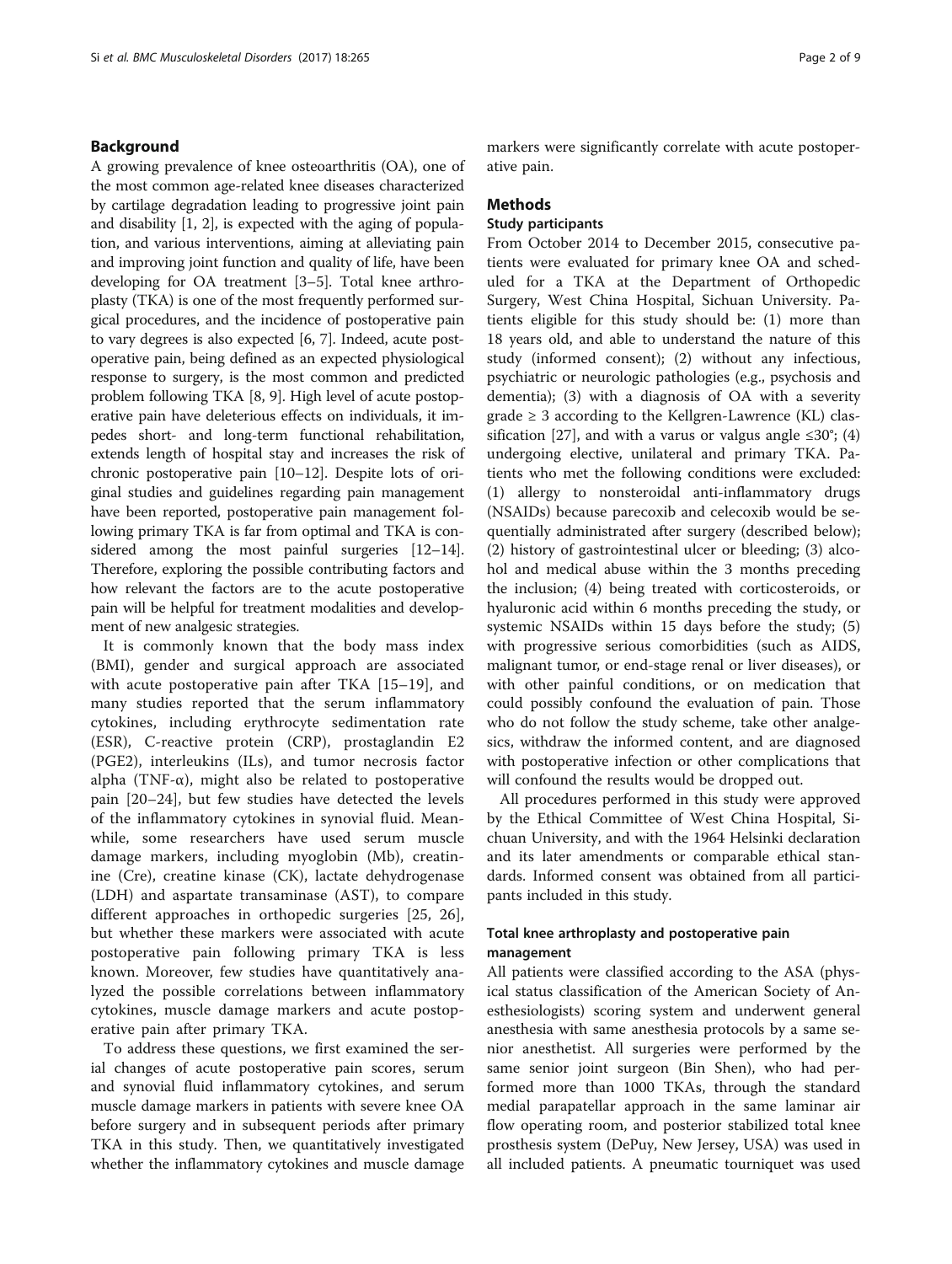in all patients, inflating before skin incision and releasing after prosthesis placement, and a suction drainage was indwelled before suture and removed on the first morning after surgery. All patients began ambulation on the postoperative day (POD) 1. As an alternative multimodal analgesic protocols, all patients were sequentially treated with intravenous parecoxib (40 mg/q12h), the first injectable cyclooxygenase-2 (COX-2) selective inhibitor with approved indication of postoperative pain [[28\]](#page-8-0), for the first three postoperative days and followed by oral celecoxib (200 mg/q12h) which could relieve pain superior to low doses of morphine (4 mg iv) for further analgesia [\[29](#page-8-0)]. Tramadol (100 mg/tablet, per os) or dolantin (10 mg, intramuscular injection) was used as rescue analgesic when the NRS at rest  $\geq 4$  [[30](#page-8-0)].

#### Pain assessment

Joint pain at rest (supine) and at walking (5 min after walk) were assessed 24 h before (T0), 24 h after (POD1, T1), 48 h after (POD2, T2), 72 h after (POD3, T3) and 5 days (POD5, T4) after surgery by 2 investigators using the numerical rating scale (NRS, with 0 represents no pain, and 10 represents the worst possible pain) [\[31](#page-8-0)]. Pain disability status was also assessed using the Pain Disability Questionnaire (PDQ), which is well validated in patients with musculoskeletal disorders compared with normal asymptomatic participants [[32](#page-8-0), [33](#page-8-0)]. The PDQ include 9 functional status items and 6 psychosocial items, and each was answered on a scale from 0 to 10, with 0 representing no disability and 10 representing maximal disability.

# Quantification of inflammatory cytokines and muscle damage markers

Venous blood samples were collected at T0 - T4, and synovial fluid specimens were collected before exposure of the capsule intraoperatively (considered as preoperative sampling). The levels of inflammatory cytokines, including ESR, CRP, PGE2, IL-6, IL-8 and TNF-α, and muscle damage markers, including Mb, Cre, CK, LDH and AST, in serum were measured by the Department of Laboratory Medicine of our hospital certified by the College of American Pathologists. Additionally, PGE2, IL-6, IL-8 and TNF- $\alpha$  in synovial fluid were detected as well.

#### Statistical analysis

The demographics, operative information, NRS scores, values of inflammatory cytokines and muscle damage markers were collected. All statistical analyses were performed using the Statistical Package for Social Sciences (SPSS) software for Windows, version 22.0 (IBM, New York, USA). All continuous data were checked for normality first using Kolmogorov-Smirnov and Shapiro-Wilk tests. Comparisons between two groups (male and female) were conducted using the Student  $t$ -test for normally distributed data and Mann-Whitney U-test for non-normally distributed data, while comparisons among three groups (obese, overweight, and normal weight) were conducted using the one-way analysis of variance (ANOVA) with post-hoc analysis for normally distributed data, while Kruskal-Wallis  $H$  and Mann-Whitney *U* tests for non-normally distributed data. Spearman's rank-based correlation coefficient was used to quantify the correlations between inflammatory cytokines, muscle damage markers and pain scores, as well as between BMI and pain scores. A  $p$ -value <0.05 was considered to indicate statistical significance. Since 15 markers (PGE2, IL-6, IL-8 and TNF-α were evaluated in both the serum and synovial fluid) were assessed, the statistical significance for multiple correlations between inflammatory cytokines, muscle damage markers and pain scores were further evaluated using the conservative Bonferroni  $p$  value (0.05/15 = 0.003) to control the family-wise error rate.

# Results

Fig. [1](#page-3-0) provides the full details of the study flow, 96 patients completed the study and included in the final analyses, and the raw data were shown in the Additional file [1.](#page-7-0) The overall mean age of the population was  $65.96 \pm 5.44$  years with a mean body mass index (BMI) of 25.68  $\pm$  2.80 kg/m<sup>2</sup>. The mean ASA was 1.75  $\pm$  0.68, incision length was  $15.21 \pm 0.62$  cm, operative time (from skin incision to the end of skin suture) was  $58.20 \pm 4.40$  min, and the length of postoperative hospital stay (LPHS) was  $7.11 \pm 1.84$  days. There was no significant differences in these characteristics between male ( $n = 18$ ) and female ( $n = 78$ ) patients. Additionally, synovial fluid inflammatory cytokines were detected in 54 patients (56.25%, Fig. [1\)](#page-3-0).

#### Correlations between pre- and postoperative pain

The serial changes of NRS pain scores following primary TKA are shown in Fig. [2a](#page-3-0), and there was no significant differences in NRS, both at rest (NRSR) and at walking (NRSW), between male and female patients. However, obese patients (BMI  $\geq$  30 kg/m<sup>2</sup> [\[34](#page-8-0)],  $n = 5$ ) tended to report higher NRS than overweight  $(25 \leq BMI < 30 \text{ kg})$  $m^2$ ,  $n = 48$ ) and normal weight (BMI < 25 kg/m<sup>2</sup>,  $n = 43$ ) patients, although not all of the differences were statistically significant (Fig. [2b and c](#page-3-0)). Associations between pre- and postoperative pain scores are shown in Table [1](#page-4-0). Postoperative NRSW at T1 to T4 were positively correlated with preoperative NRSR, NRSW and PDQ (all  $p < 0.05$ ), while postoperative NRSR at T1 and T2 were positively correlated with preoperative NRSW (all  $p < 0.001$ ). These results remained significant even if after adjusting for multiple comparisons (Bonferroni  $p$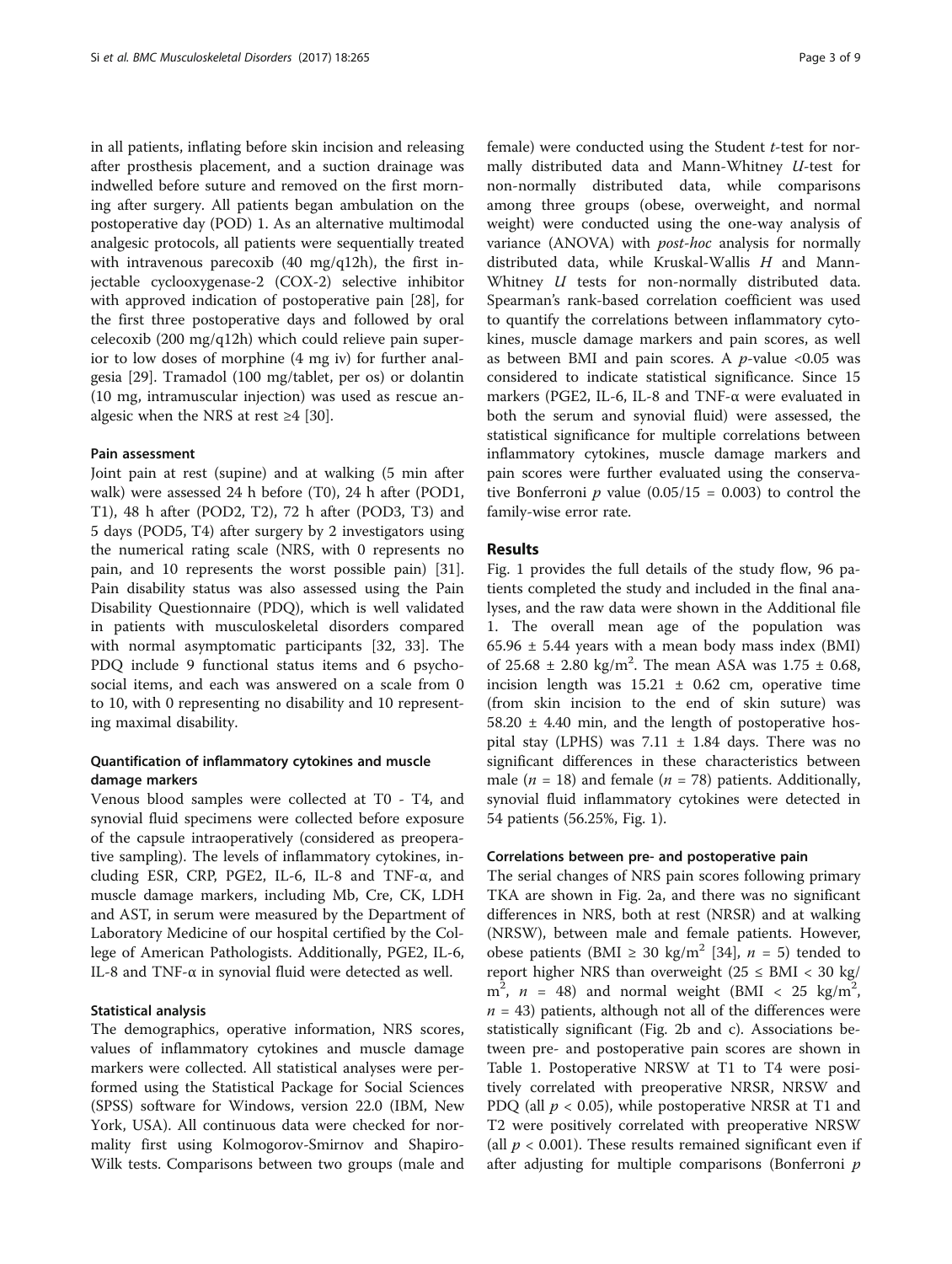<span id="page-3-0"></span>

value,  $0.05/3 = 0.017$ ). Furthermore, the preoperative NRSW was positively correlated with NRSR and PDQ  $(r = 0.30, p = 0.003; r = 0.40, p < 0.001$ , respectively), while no significant correlation between preoperative NRSR and PDQ was found.

# Correlations between inflammatory cytokines and acute postoperative pain

The serial changes of serum inflammatory cytokines are shown in Fig. [3a and b](#page-4-0), and the associations between serum inflammatory cytokines and pain scores are shown in Table [2.](#page-5-0) Before surgery (at T0), the NRSR was positively correlated with ESR and IL-6; the NRSW was positively correlated with ESR, CRP, PGE2 and IL-6; and the PDQ was positively correlated with ESR, CRP and PGE2 (all  $p < 0.003$ , with Bonferroni correction). Postoperatively, the NRSR was positively correlated with PGE2 and IL-6 at T1; and the NRSW was positively correlated with CRP at

T1, and with PGE2 and IL-6 at T1 to T3 (all  $p < 0.003$ ).

The overall mean values of preoperative PGE2, IL-6, IL-8 and TNF- $\alpha$  in synovial fluid ( $n = 54$ ) were 43.73 ± 17.85 ng/ml, 128.29 ± 104.2 pg/ml, 41.74 ± 21.58 pg/ml and 22.44 ± 11.34 pg/ml, respectively. Associations between synovial fluid inflammatory cytokines and pain scores are shown in Table [3.](#page-5-0) Preoperatively, the NRSW was positively correlated with PGE2, IL-6, IL-8 and TNF-α; the PDQ was positively correlated with PGE2 (all  $p < 0.003$ ); while no significant correlations between preoperative NRSR and cytokines was found (all  $p \ge 0.003$ ). Furthermore, there was also no significant correlations between postoperative NRS, both NRSR and NRSW at T1 to T4, and preoperative synovial fluid cytokines (all  $p \geq 0.003$ ). Additionally, the preoperative PGE2, as well as IL-6, in serum and synovial fluid were also positively correlated  $(r = 0.54, p < 0.001;$  and  $r = 0.33$ ,  $p = 0.014$ , respectively).



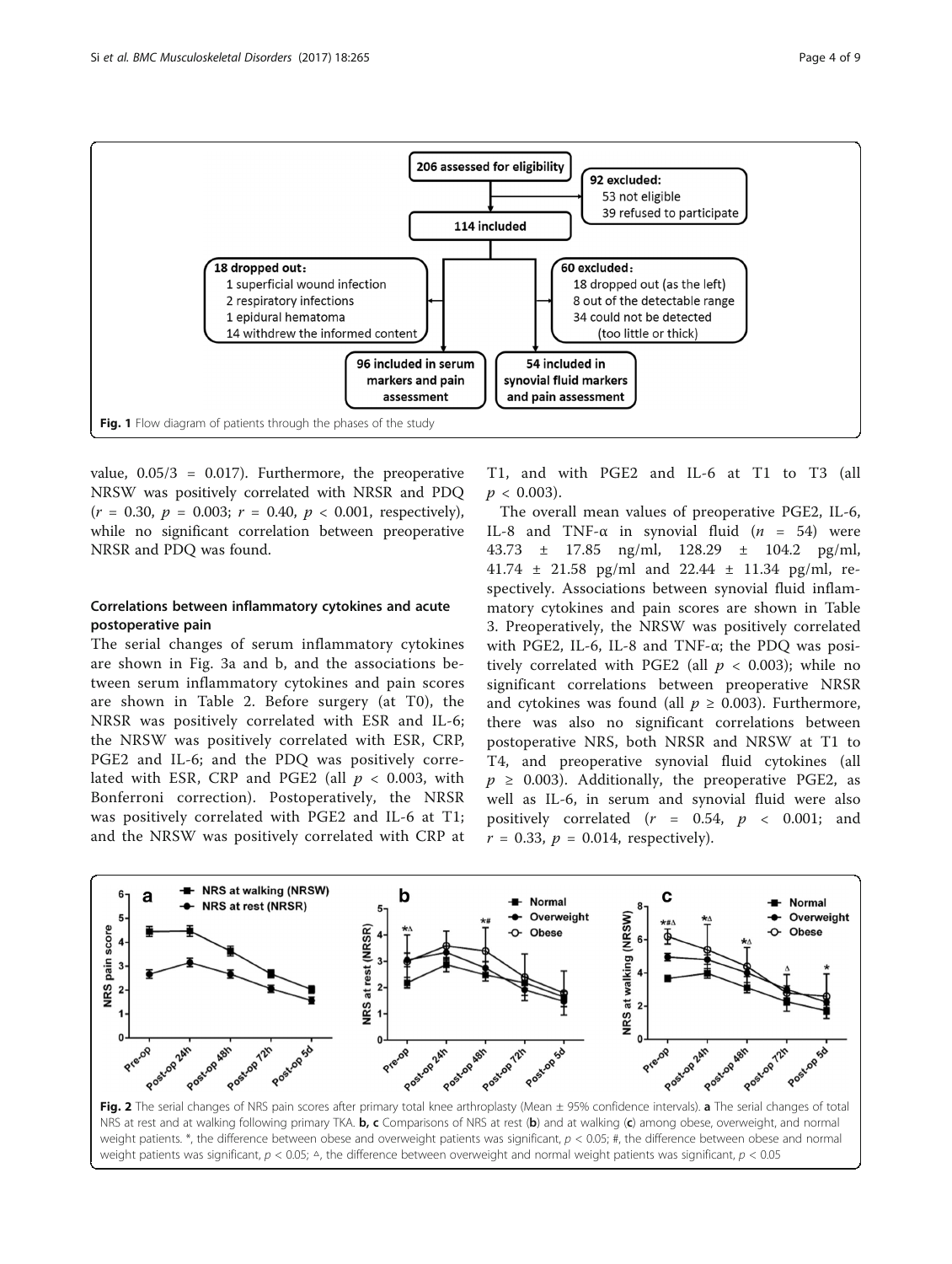<span id="page-4-0"></span>**Table 1** Correlations between pre- and postoperative pain,  $n = 96$  (Spearman's correlation coefficients, p)

| Post-op NRSR     |                  |                 |                | Post-op NRSW     |                     |                  |                  |  |  |
|------------------|------------------|-----------------|----------------|------------------|---------------------|------------------|------------------|--|--|
|                  |                  |                 | T4             |                  |                     |                  | T4               |  |  |
| 0.01, 0.911      | 0.04, 0.706      | $-0.14.0.182$   | $-0.07, 0.482$ | $0.34.0.001*$    | $0.37. < 0.001*$    | $0.25.0013*$     | $0.26, 0.010*$   |  |  |
| $0.40, < 0.001*$ | $0.37, < 0.001*$ | $-0.001, 0.995$ | $-0.06, 0.595$ | $0.30, 0.003*$   | $0.38$ , < $0.001*$ | $0.39. < 0.001*$ | $0.34.0.001*$    |  |  |
| 0.08, 0.432      | 0.06, 0.587      | $-0.12.$ 0.240  | 0.04, 0.697    | $0.75. < 0.001*$ | $0.52, < 0.001*$    | $0.47< 0.001*$   | $0.36. < 0.001*$ |  |  |
|                  |                  |                 |                |                  |                     |                  |                  |  |  |

Abbreviations: NRSR numerical rating scale at rest, NRSW numerical rating scale at walking, PDQ pain disability questionnaire, T1-T4 1, 2, 3 and 5 days after surgery, respectively. The significant correlations according  $p < 0.05$  (\*) remained significant after Bonferroni correction ( $p = 0.05/3$ ).

# Correlations between muscle damage markers and acute postoperative pain

The serial changes of serum muscle damage markers are shown in Fig. 3c, and the correlations between serum muscle damage markers and pain scores are shown in Table [4](#page-6-0). Preoperative PDQ was positively correlated with Cre ( $p = 0.001$ ), while no correlations between NRS and muscle damage markers was observed (all  $p \ge 0.003$ ). Postoperatively, the NRSR was positively correlated with CK at T1 ( $p < 0.001$ ); the NRSW was positively correlated with Mb and LDH at T1 to T4, and with CK at T2 and T4 (all  $p < 0.003$ ).

#### Correlations between BMI and acute postoperative pain

Because the obese patients tended to report higher NRS than overweight and normal weight patients (see above), the correlations between BMI and pain scores were further evaluated. As a result, preoperative NRSR, NRSW and PDQ were positively correlated with BMI  $(r = 0.56, 0.80, \text{ and } 0.37,$ respectively; and all  $p \, < \, 0.001$ ). Meanwhile, the NRSW at T1 to T4 (r = 0.80, 0.44, 0.53, and 0.44, respectively; and all  $p < 0.001$ ), as well as the NRSR at T1 and T2  $(r = 0.56, p = 0.001;$  and  $r = 0.26$ ,  $p = 0.010$ , respectively), were also positively correlated with BMI.

# **Discussion**

TKA is a successful procedure aiming to ultimately alleviate pain and restore joint function in patients suffering from end-stage knee diseases [[1,](#page-7-0) [32, 35](#page-8-0)]. The management of acute postoperative pain, however, is still far from optimal, and TKA is among the most painful surgeries [\[19](#page-8-0), [36](#page-8-0)]. In this study, we quantitatively assessed the possible correlations between inflammatory cytokines, muscle damage markers and acute postoperative pain, which few studies have reported, in 96 consecutive primary TKA patients. As a result, we found that the rest pain of the operated knee was positively correlated with serum PGE2, IL-6, and CK at POD 1; while the walking pain was positively correlated with serum CRP at POD 1, with PGE2 and IL-6 at POD 1 to POD 3, with CK at POD 2 and POD 5, and with Mb and LDH at POD 1 to POD 5, indicating that some inflammatory cytokines (CRP, PGE2, IL-6) and muscle damage markers (Mb, CK, and LDH) are indeed interacted with acute postoperative pain after primary TKA.

Inflammatory cytokines, including PGE2, ILs (mainly IL-6) and TNF-α, presented in serum and synovial fluid in OA pathogenesis [\[37](#page-8-0), [38](#page-8-0)], and it raises the question that whether these cytokines associated with acute postoperative pain after TKA. It has been proved that surgery and trauma are often accompanied by changes in serum levels of certain cytokines and markers, including

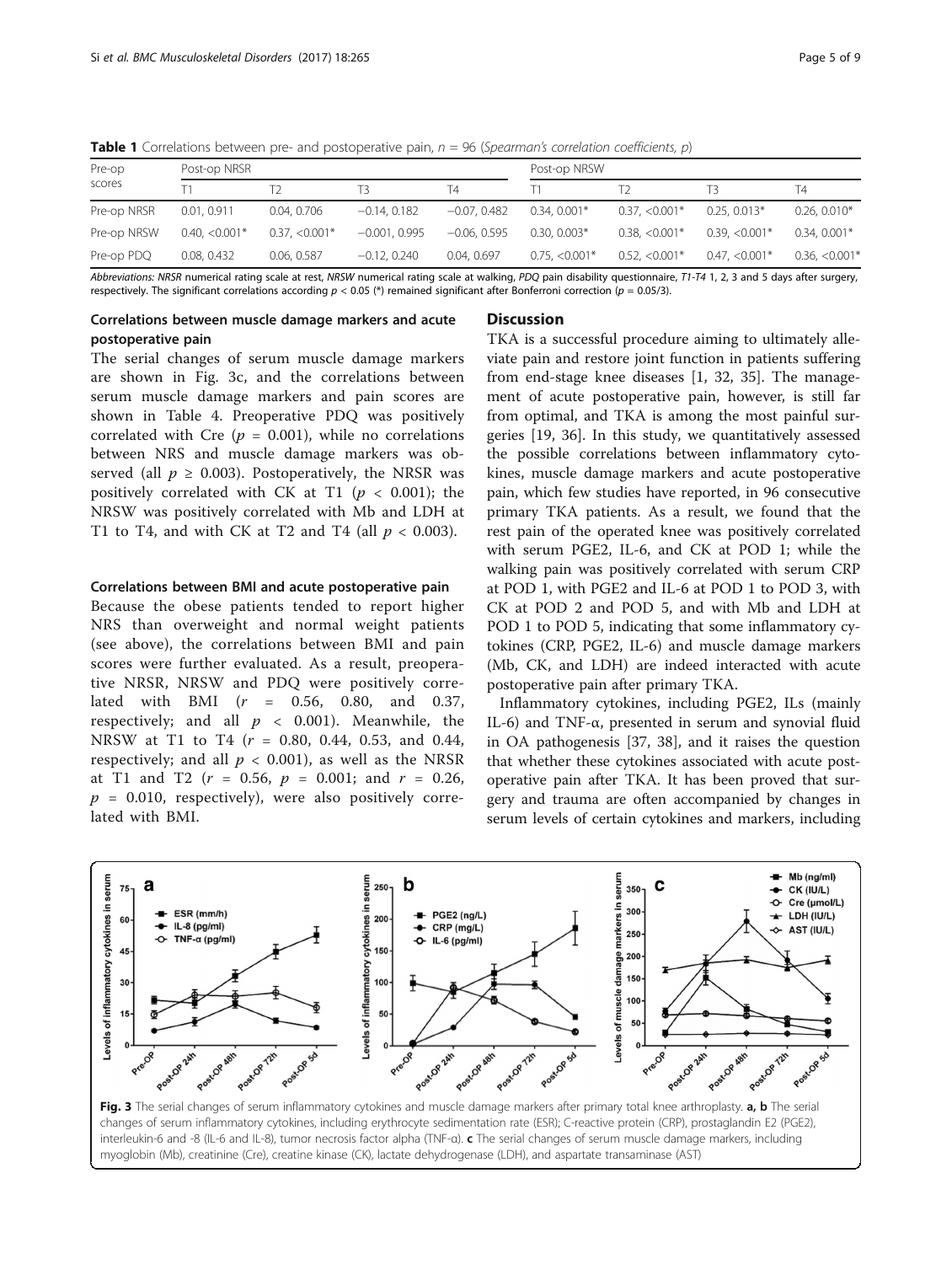|                  | PDO                 | <b>NRSR</b>         |                     |                    |                    |                    | <b>NRSW</b>         |                     |                     |                     |                    |  |
|------------------|---------------------|---------------------|---------------------|--------------------|--------------------|--------------------|---------------------|---------------------|---------------------|---------------------|--------------------|--|
|                  |                     | T <sub>0</sub>      |                     | T <sub>2</sub>     | T <sub>3</sub>     | <b>T4</b>          | T0                  |                     | T <sub>2</sub>      | T <sub>3</sub>      | <b>T4</b>          |  |
| <b>ESR</b>       | $0.31, 0.002*$      | 0.44.<br>$< 0.001*$ | 0.04, 0.691         | $-0.13.$<br>0.203  | $-0.04.$<br>0.718  | $-0.10$<br>0.339   | 0.53.<br>$< 0.001*$ | 0.13.0.192          | 0.15.0.142          | 0.04, 0.670         | 0.04, 0.672        |  |
| CRP              | 0.37.<br>$< 0.001*$ | 0.24, 0.017         | 0.04, 0.689         | $-0.08$<br>0.446   | 0.00, 0.982        | $-0.02$ .<br>0.814 | $0.34, 0.001*$      | 0.38.<br>$< 0.001*$ | 0.29, 0.004         | 0.15, 0.134         | $-0.03$<br>0.743   |  |
| PGE <sub>2</sub> | 0.44.<br>$< 0.001*$ | 0.24, 0.017         | 0.37.<br>$< 0.001*$ | $0.29+$<br>0.005   | 0.06, 0.584        | $-0.02.$<br>0.824  | 0.67,<br>$< 0.001*$ | $0.35, 0.001*$      | 0.42,<br>$< 0.001*$ | 0.39.<br>$< 0.001*$ | 0.29, 0.004        |  |
| $IL-6$           | 0.26, 0.009         | $0.34.0.001*$       | $0.31, 0.002*$      | 0.28, 0.007        | $-0.07$ .<br>0.474 | $-0.20$<br>0.047   | $0.33.0.001*$       | 0.41.<br>$< 0.001*$ | 0.40.<br>$< 0.001*$ | 0.37,<br>$< 0.001*$ | 0.22, 0.034        |  |
| $IL-8$           | $-0.05, 0.641$      | $-0.10.$<br>0.314   | $-0.13.$<br>0.224   | $-0.07$ .<br>0.520 | $-0.20.$<br>0.055  | $-0.04.$<br>0.709  | $-0.03.$<br>0.782   | $-0.17.$<br>0.107   | $-0.24$ .<br>0.020  | 0.21.0.041          | $-0.07$ ,<br>0.937 |  |
| TNF-<br>$\alpha$ | 0.09.0404           | 0.16.0110           | $-0.01$ .<br>0.907  | $-0.14.$<br>0.186  | $-0.11$ ,<br>0.302 | $-0.06$<br>0.583   | 0.18.0.080          | 0.05, 0.619         | 0.06, 0.576         | $-0.01$ ,<br>0.944  | $-0.04$<br>0.737   |  |

<span id="page-5-0"></span>**Table 2** Correlations between serum inflammatory cytokines and pain scores,  $n = 96$  (Spearman's correlation coefficients, p)

Abbreviations: NRSR numerical rating scale at rest, NRSW numerical rating scale at walking, PDQ pain disability questionnaire, ESR erythrocyte sedimentation rate; CRP C-reactive protein, PGE2 prostaglandin E2, IL interleukin, TNF-α tumor necrosis factor alpha, T0 24 h before surgery, T1-T4 1, 2, 3 and 5 days after surgery, respectively. The p-values are presented in their raw, uncorrected form, but the statistical significance for multiple comparisons were further corrected using the conservative Bonferroni p value (0.05/15 = 0.003) to control the family-wise error rate, and  $p < 0.003$  are deemed significant (\*).

inflammatory cytokines and muscle damage markers [[39](#page-8-0), [40\]](#page-8-0). However, to our knowledge there is no studies investigated the associations between these markers and acute postoperative pain following primary TKA. Large amounts of IL-6 are produced at the surgical site and enter the systemic circulation, where its concentrations correlate with the severity of surgery and the magnitude of the tissue injury [\[41](#page-8-0)]. After surgery or injury, IL-6 levels were detectable in the systemic circulation at 60 min, it reached to a peak value between 4 to 6 h, and could persist for as long as 10 days [[20\]](#page-8-0). We were not able to specify the exact time of peak value of IL-6 in this study, but we found that the IL-6 value was significant elevated within the first postoperative day and then began to decline. We also observed that the serum IL-6 levels were positively correlated with the acute postoperative pain, with rest pain at POD 1 and with walk pain at POD 1 to POD 3, following primary TKA. Similar correlations was also found between acute postoperative pain and PGE2, which could (indirectly) increase the sensitization of nociceptors and acute postoperative pain [[38\]](#page-8-0). TNF- $\alpha$  has been shown to influence and coordinate the inflammatory response in almost all tissues, it can influence the excitability of nociceptors either directly or through the expression of downstream cytokines, or both, and play a crucial role in the pathophysiology of injury-related pain. However, no significant correlations between acute postoperative pain and TNF-α, both in serum and in synovial fluid, was found in our study. Additionally, it would be specially mentioned that we initially detected the IL-1β, which was reported as a strong pro-inflammatory cytokine [\[42, 43](#page-8-0)], but its level was very low and difficult to be detected in the systemic circulation, as well as in synovial fluid, even in subsequent periods following surgery, and this was also been reported by other researchers [[24](#page-8-0), [44](#page-8-0)].

ESR is a non-specific hematological marker routinely used as an indirect parameter of increased acute phase reactants, and CRP is a major acute phase reactant and produced by the liver in response to inflammation, infection, malignancy or tissue damage [[23](#page-8-0)]. Honsawek et al. reported that ESR was increased with a peak value reached 2 weeks after TKA and reduced to its preoperative level at 26 weeks postoperatively, while the CRP was elevated on the POD 1 and decreased to its preoperative value at 2 weeks postoperatively [\[24](#page-8-0)]. However, this

**Table 3** Correlations between synovial fluid inflammatory cytokines and pain scores,  $n = 54$  (Spearman's correlation coefficients, p)

|                  | <b>PDO</b>        | <b>NRSR</b> |     |     | <b>NRSW</b> |                                                                                                                                                              |     |    |  |    |
|------------------|-------------------|-------------|-----|-----|-------------|--------------------------------------------------------------------------------------------------------------------------------------------------------------|-----|----|--|----|
|                  |                   |             | T2. | T3. | T4          | T0.                                                                                                                                                          | T1. | T2 |  | T4 |
| PGF <sub>2</sub> |                   |             |     |     |             | $0.43, 0.001*$ 0.08, 0.588 0.38, 0.004 0.36, 0.007 0.03, 0.806 0.15, 0.286 0.52, <0.001* 0.33, 0.017 0.29, 0.032 0.26, 0.055 0.14, 0.317                     |     |    |  |    |
| $II - 6$         | 0.34, 0.011       |             |     |     |             | $0.08, 0.577$ $0.17, 0.225$ $0.09, 0.542$ $-0.22, 0.115$ $-0.12, 0.409$ $0.47, <0.001*$ $0.31, 0.021$ $0.27, 0.051$ $0.25, 0.065$ $0.07, 0.625$              |     |    |  |    |
| II -8            |                   |             |     |     |             | $0.15, 0.264$ $0.32, 0.019$ $0.10, 0.464$ $0.04, 0.763$ $-0.16, 0.254$ $-0.21, 0.122$ $0.74, 0.001*$ $0.16, 0.235$ $0.22, 0.109$ $0.20, 0.157$ $0.13, 0.350$ |     |    |  |    |
|                  | TNF-a 0.28, 0.043 |             |     |     |             | $0.30, 0.029$ $0.19, 0.159$ $0.30, 0.028$ $-0.05, 0.740$ $-0.15, 0.295$ $0.76, 0.001* 0.25, 0.069 0.22, 0.116 0.22, 0.111 0.26, 0.062$                       |     |    |  |    |

Abbreviations: NRSR numerical rating scale at rest, NRSW numerical rating scale at walking, PDQ pain disability questionnaire, PGE2 prostaglandin E2, IL interleukin, TNF-a tumor necrosis factor alpha, T0 24 h before surgery, T1-T4 24, 48, 72 h and 5 days after surgery, respectively. The p-values are presented in their raw, uncorrected form, but the statistical significance for multiple comparisons were further corrected using the conservative Bonferroni p value (0.05/15 = 0.003) to control the family-wise error rate, and  $p < 0.003$  are deemed significant (\*)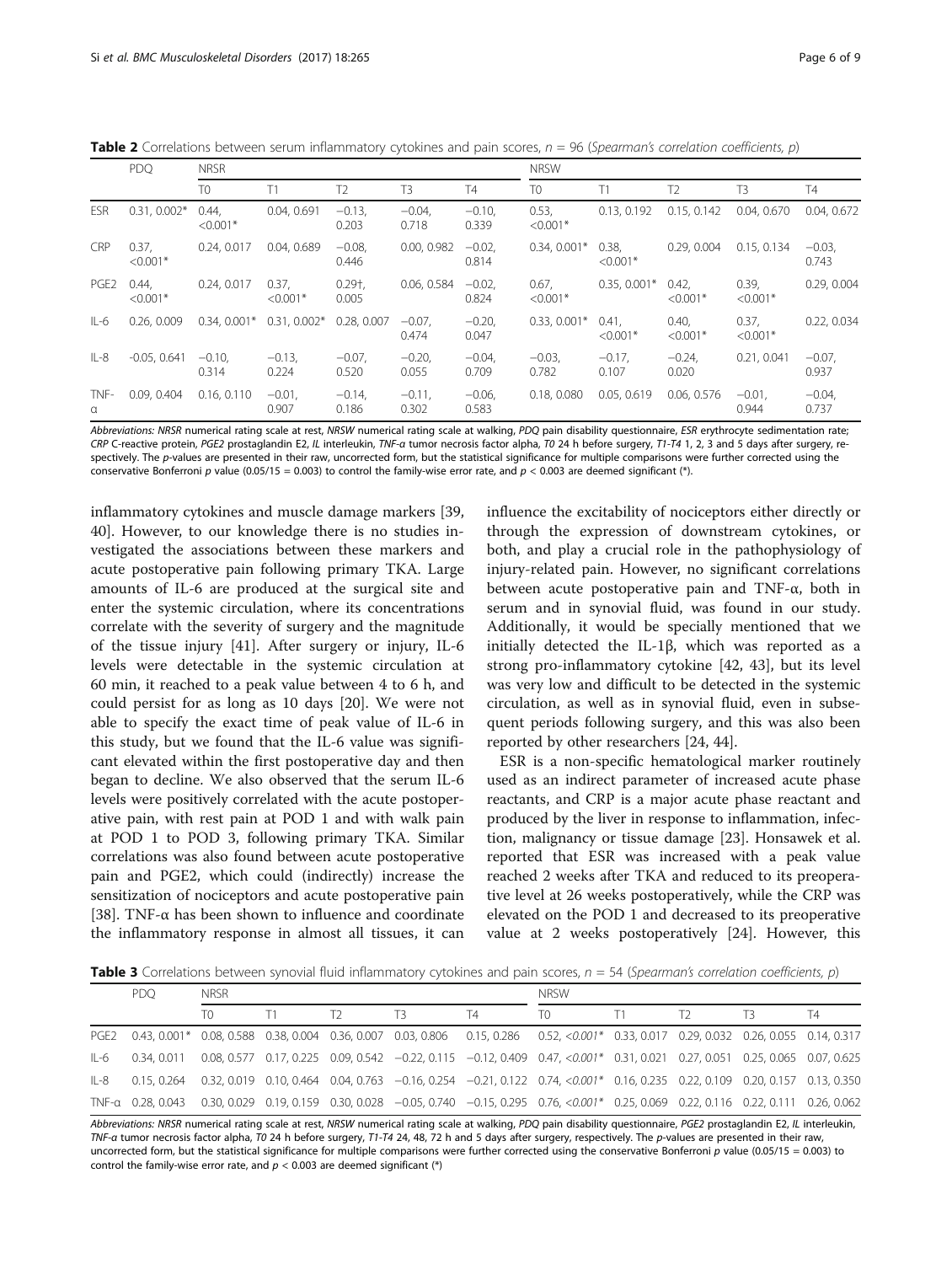<span id="page-6-0"></span>Table 4 Correlations between serum muscle damage markers and pain scores,  $n = 96$  (Spearman's correlation coefficients, r)

|            | <b>PDO</b>        | <b>NRSR</b>    |                     |                 |                     |                    |                | <b>NRSW</b>         |                     |                     |                     |  |  |
|------------|-------------------|----------------|---------------------|-----------------|---------------------|--------------------|----------------|---------------------|---------------------|---------------------|---------------------|--|--|
|            |                   | T0             | Τ1                  | T <sub>2</sub>  | T <sub>3</sub>      | T4                 | T <sub>0</sub> | Τ1                  | T2                  | T3                  | T4                  |  |  |
| Mb.        | 0.19, 0.059       | 0.28<br>0.006  | 0.11, 0.278         | 0.06, 0.535     | 0.04, 0.688         | 0.16, 0.121        | 0.20,<br>0.051 | 0.46,<br>$< 0.001*$ | $0.32, 0.001*$      | 0.36,<br>$< 0.001*$ | 0.35,<br>$< 0.001*$ |  |  |
| Cre        | 0.33,<br>$0.001*$ | 0.09,<br>0.398 | $-0.12, 0.981$      | 0.16, 0.111     | 0.22.0.028          | $-0.05$<br>0.653   | 0.07,<br>0.531 | $-0.16.0110$        | $-0.11, 0.297$      | $-0.09, 0.409$      | 0.07, 0.475         |  |  |
| CK.        | 0.06.0.554        | 0.27.<br>0.007 | 0.39.<br>$< 0.001*$ | 0.14.0.189      | $-0.02, 0.850$      | 0.01, 0.910        | 0.25,<br>0.014 | 0.24.0.019          | $0.34.0.001*$       | 0.29.0.004          | $0.34.0.001*$       |  |  |
| <b>LDH</b> | 0.23.0.022        | 0.26.<br>0.011 | 0.25.0.016          | 0.10, 0.330     | 0.04, 0.683         | $-0.07$ .<br>0.513 | 0.30.<br>0.003 | $0.32, 0.001*$      | 0.41.<br>$< 0.001*$ | 0.47.<br>$< 0.001*$ | 0.36.<br>$< 0.001*$ |  |  |
| AST        | 0.12.0.240        | 0.21.<br>0.039 | 0.07, 0.504         | 0.001,<br>0.991 | $-0.002$ .<br>0.986 | $-0.13.$<br>0.198  | 0.25,<br>0.013 | 0.09, 0.399         | 0.10.0314           | 0.28.0.005          | 0.18, 0.075         |  |  |

Abbreviations: NRSR numerical rating scale at rest, NRSW numerical rating scale at walking, PDQ pain disability questionnaire, Mb myoglobin, Cre creatinine, CK creatine kinase, LDH lactate dehydrogenase, AST aspartate transaminase, T0 24 h before surgery, T1-T4 1, 2, 3 and 5 days after surgery, respectively. The p-values are presented in their raw, uncorrected form, but the statistical significance for multiple comparisons were further corrected using the conservative Bonferroni p value (0.05/15 = 0.003) to control the family-wise error rate, and  $p < 0.003$  are deemed significant (\*)

study showed that the values of ESR were slightly declined on POD 1, and then evaluated with a continuously slow rise, while the CRP values were increased to peak on POD 2, and then began to decline. We further found that the postoperative walking pain at POD 1 were positively correlated with the CRP, but no correlation between postoperative pain and ESR was found. Overall, these results demonstrate that acute postoperative pain after TKA was indeed associated with inflammatory cytokines, in which CRP, PEG2, and IL-6 are the key ones.

We further quantitatively analyzed the correlations between muscle damage markers and acute postoperative pain following primary TKA, and identified that Mb, CK and LDH were the key markers in systemic circulation which positively correlated with acute postoperative pain. Muscle damage could occurred not only intraoperatively, but also postoperatively. The medial parapatellar retinacular incision and release of medial collateral ligament (MCL) were inevitable in TKA, and contribute to the intraoperative muscle damage. Niki et al. reported that the levels of muscle-related enzymes were affected by the degree of medial release for appropriate softtissue balancing [[26\]](#page-8-0). Despite the medial collateral ligament (MCL) and semimembranosus muscle were intraoperatively released from the tibia by subperiosteal dissection, which could avoid damage to the actual muscle fibers theoretically, Niki et al. reported that such release appear to elevate muscle damage marker levels [[26\]](#page-8-0). Meanwhile, postoperative functional exercise, including walking and flexing, in the early stage after surgery might also cause potential muscle fiber injury and subsequent elevations in relative markers in serum. Additionally, it is still debated whether tourniquet-induced ischemia represents a substantial contributor to inflammatory response and muscle damage, as well as subsequent release of relative markers. Clementsen et al. investigated the release of inflammatory cytokines, including IL-1β, IL-6, IL-8, and TNF-α, after tourniquet use in TKA, but levels of these cytokines did not change regardless of tourniquet use [[44\]](#page-8-0). Laurence et al. evaluated tourniquet-induced ischemia during TKA and reported that no significant difference in Mb between patients with and without tourniquet (less than 150 min), and the elevation of serum Mb associated with tourniquet was negligible [\[45](#page-8-0)].

In this study, obese patients tended to report higher pain scores than overweight and normal weight patients, and the rest pain at POD1 and POD2, as well as the walking pain at POD1 to POD 5, were positively correlated with BMI. Although these results further supported our previous finding that a BMI  $\geq$  30 kg/m<sup>2</sup> have a negative influence on the outcomes of primary TKA [[34\]](#page-8-0), but whether obese patients should be encouraged to lose weight before TKA is still controversial, and many other factors, such as age, physical condition and the feasibility of losing weight, should be taken into account [\[46](#page-8-0)]. Moreover, more than half of the patients included in this study with a BMI  $\geq$  25 kg/m<sup>2</sup> (*n* = 53), in which only 5 were obese, the unbalanced sample size might introduce a bias, and further studies with more subjects and appropriate BMI constitution were needed to further illustrate the effects of BMI on acute postoperative pain after primary TKA.

Additionally, although the overall walking pain was more severe than rest pain, some patients reported a more severe rest pain than walking pain in the same day. There is only one relative study, by Lunn et al., reported that acute postoperative pain at rest and during hip and knee flexion after TKA was significantly reduced 5 min and 20 min after walk compared with that before walk, and pain was further reduced during the second walk compared with the first walk [[47](#page-8-0)]. We assessed NRSW 5 min after walk and similar results were obtained in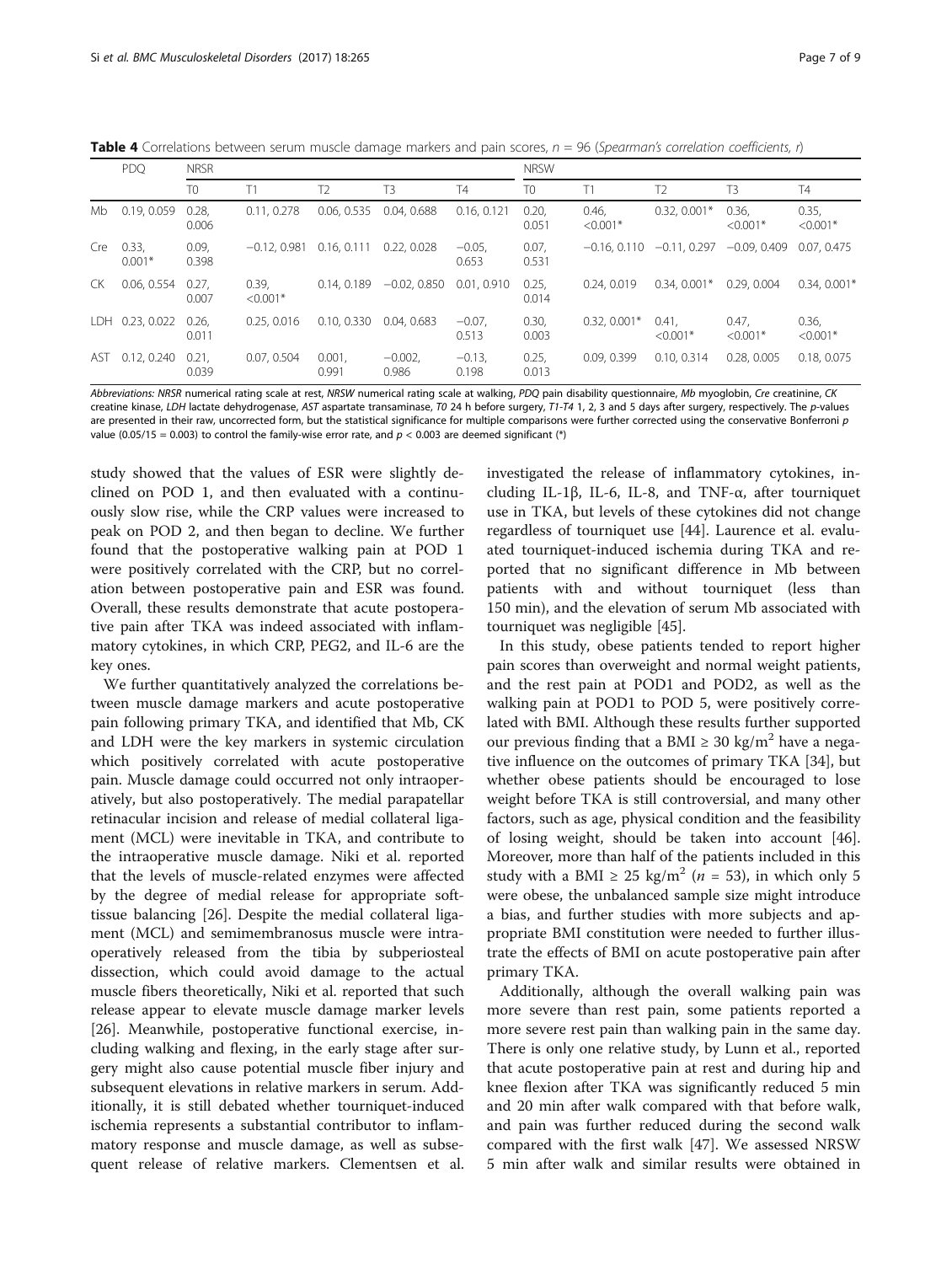<span id="page-7-0"></span>partial patients, indicating that mobilization might be able to promote analgesic effects. Future studies with a randomized, controlled design on exercise dose-response effects after primary TKA were necessary to illustrate this phenomenon.

However, several limitations must be taken into account in this study. Firstly, the subjects included in this study were confined to OA patients, and therefore it could not be generalized to other types of knee arthrosis, such as rheumatoid arthritis. Secondly, only 54 out of 96 (56.25%) patients had the synovial fluid data collected for preoperative analyses because the synovial fluid in some patients was too little or viscous and could not be detected, and the postoperative synovial fluid cytokines were also not assessed because the drainage tube was removed on the first morning after surgery. Thirdly, no control group, such as unicompartmental knee arthroplasty or minimally invasive approach, was established, and the joint function was not reported in this study. Finally, other confounding factors, such as fear or anxiety, articular nerves, implant type, and anticoagulant used for prophylaxis of postoperative venous thromboembolism [[48](#page-8-0)–[50](#page-8-0)], might also affected the acute postoperative pain following TKA.

# Conclusions

We demonstrate in this study that serum inflammatory cytokines and muscle damage markers are positively correlated with acute postoperative pain following primary TKA, and the key serum cytokines (CRP, PGE2, and IL-6) and markers (Mb, CK and LDH) may serve as the targets for developing novel analgesic strategies.

#### Additional file

[Additional file 1:](dx.doi.org/10.1186/s12891-017-1597-y) File name: The raw data.xlsx. Title of data: The raw data of each participant. Description of data: The data include the general and operative information, PDQ and NRS scores, serum inflammatory cytokines and muscle damage markers levels, and synovial fluid inflammatory cytokines levels of each participant. (XLSX 49 kb)

#### Abbreviations

AST: Aspartate transaminase; BMI: Body mass index; Cre: Creatinine; CK: Creatine kinase; CRP: C-reactive protein; ESR: Erythrocyte sedimentation rate; IL: Interleukin; LDH: Lactate dehydrogenase; Mb: Myoglobin; NRS: Numerical rating scale; NRSR: NRS at rest; NRSW: NRS at walking; PDQ: Pain disability questionnaire; PGE2: Prostaglandin E2; POD: Postoperative day; TKA: Total knee arthroplasty; TNF-α: Tumor necrosis factor alpha

#### Acknowledgements

Many thanks to the Department of Laboratory Medicine of West China Hospital, Sichuan University for their technical help in the detection of serum and synovial fluid samples; and Dr. Hu Qin-sheng for help in the analyses of the data. Also, the authors would like to thank all participants who took part in the study and people who helped us with the study.

#### Funding

This research was supported by the China Health Ministry Program (201302007).

#### Availability of data and materials

Request for details in the study dataset can be submitted to the corresponding author. Human subject protection requirements, appropriate data privacy as well as institutional requirements must be met.

#### Authors' contributions

SB and SHb conceived, designed and coordinated the experiments. SHb, ZZk and PFx contributed to acquisition of data. SHb, YTm and ZY analyzed and interpreted the data. SHb, YTm, CJq and LYr drafted and revised the manuscript. All authors read and approved the final manuscript.

#### Authors' information

Not applicable.

#### Competing interests

The authors declare that they have no competing interests.

#### Consent for publication

Not applicable.

#### Ethics approval and consent to participate

As stated in the Methods section, the study was approved by the Ethical Committee for Medical and Health Research of West China Hospital, Sichuan University (no. 2012/268). All participants signed a written informed consent.

#### Publisher's Note

Springer Nature remains neutral with regard to jurisdictional claims in published maps and institutional affiliations.

#### Received: 19 August 2016 Accepted: 22 May 2017 Published online: 17 June 2017

#### References

- 1. Glyn-Jones S, Palmer AJ, Agricola R, Price AJ, Vincent TL, Weinans H, et al. Osteoarthritis Lancet. 2015;386(9991):376–87.
- 2. Jakob R. The management of early osteoarthritis. Knee. 2014;21(4):799–800.
- 3. Kurtz S, Ong K, Lau E, Mowat F, Halpern M. Projections of primary and revision hip and knee arthroplasty in the United States from 2005 to 2030. J Bone Joint Surg Am. 2007;89(4):780–5.
- 4. Pinto PR, McIntyre T, Ferrero R, Almeida A, Araujo-Soares V. Predictors of acute postsurgical pain and anxiety following primary total hip and knee arthroplasty. J Pain. 2013;14(5):502–15.
- 5. Lizaur-Utrilla A, Gonzalez-Parreno S, Miralles-Munoz FA, Lopez-Prats FA. Tenyear mortality risk predictors after primary total knee arthroplasty for osteoarthritis. Knee Surg Sports Traumatol Arthrosc. 2015;23(6):1848–55.
- 6. Schache MB, McClelland JA, Webster KE. Lower limb strength following total knee arthroplasty: a systematic review. Knee. 2014;21(1):12–20.
- 7. Huang YM, Wang CM, Wang CT, Lin WP, Horng LC, Jiang CC. Perioperative celecoxib administration for pain management after total knee arthroplasty - a randomized, controlled study. BMC Musculoskelet Disord. 2008;9:77.
- 8. Carr DB, Goudas LC. Acute pain. Lancet. 1999;353(9169):2051–8.
- Chan EY, Blyth FM, Nairn L, Fransen M. Acute postoperative pain following hospital discharge after total knee arthroplasty. Osteoarthr Cartil. 2013;21(9): 1257–63.
- 10. Morrison RS, Magaziner J, McLaughlin MA, Orosz G, Silberzweig SB, Koval KJ, et al. The impact of post-operative pain on outcomes following hip fracture. Pain. 2003;103(3):303–11.
- 11. Brander VA, Stulberg SD, Adams AD, Harden RN, Bruehl S, Stanos SP, et al. Predicting total knee replacement pain: a prospective, observational study. Clin Orthop Relat Res. 2003;416:27–36.
- 12. Wu CL, Raja SN. Treatment of acute postoperative pain. Lancet. 2011; 377(9784):2215–25.
- 13. Gerbershagen HJ, Pogatzki-Zahn E, Aduckathil S, Peelen LM, Kappen TH, van Wijck AJ, et al. Procedure-specific risk factor analysis for the development of severe postoperative pain. Anesthesiology. 2014;120(5):1237–45.
- 14. Piscitelli P, Iolascon G, Innocenti M, Civinini R, Rubinacci A, Muratore M, et al. Painful prosthesis: approaching the patient with persistent pain